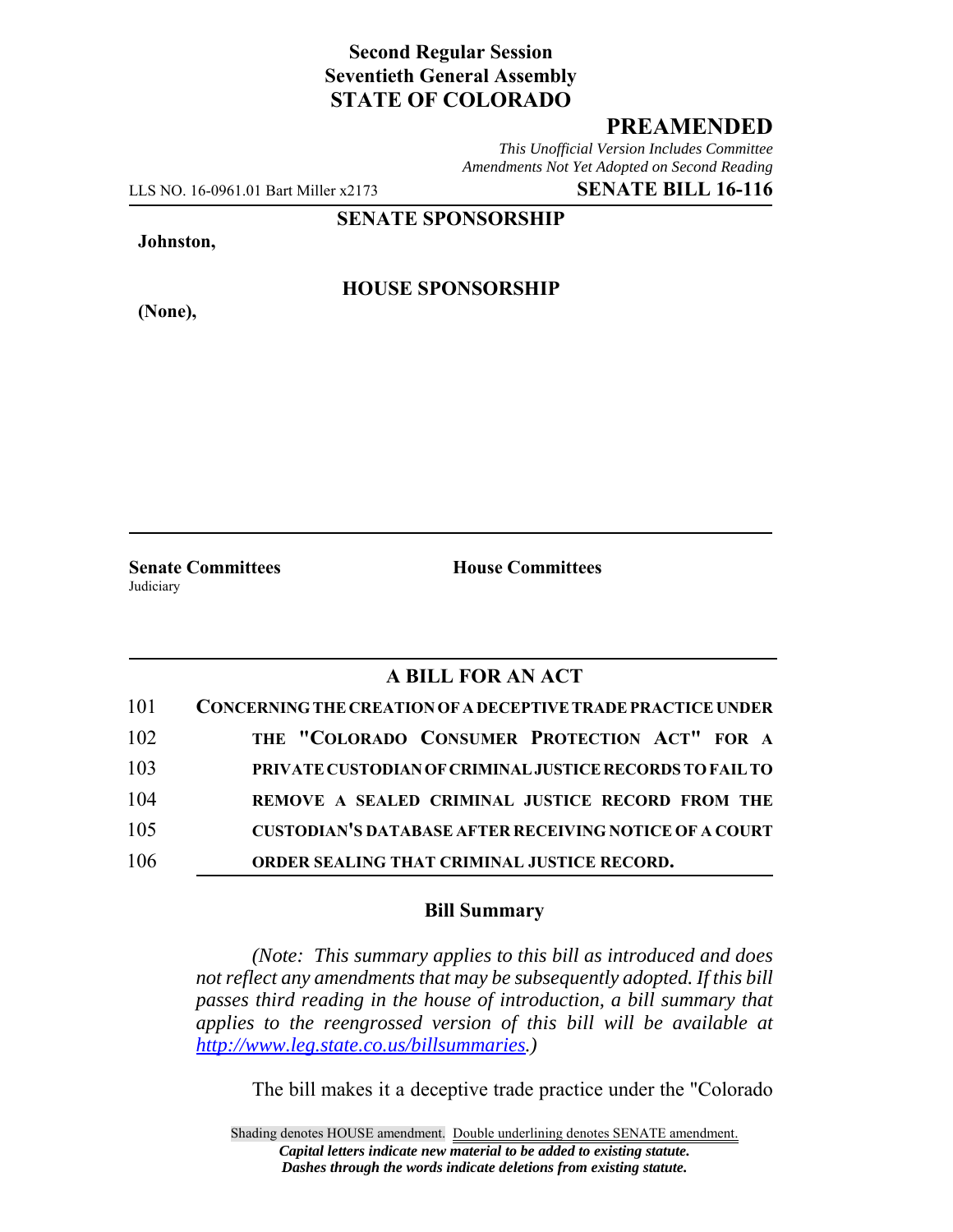Consumer Protection Act" for a private custodian of criminal justice records to knowingly fail to remove sealed criminal justice records from the private custodian's database after receiving a copy of a court order sealing those criminal justice records. The bill requires that whenever a court enters an order sealing criminal justice records, the court must provide to the petitioner a set of standard written instructions developed by the judicial department containing contact information for each private custodian of criminal justice records and explaining the process for providing notice of the sealing of criminal justice records to private custodians of those records.

| 1              | Be it enacted by the General Assembly of the State of Colorado:                |
|----------------|--------------------------------------------------------------------------------|
| $\overline{2}$ |                                                                                |
| 3              | <b>SECTION 1.</b> In Colorado Revised Statutes, add 24-72-703.5 as             |
| 4              | follows:                                                                       |
| 5              | 24-72-703.5. Sealing criminal justice records - simplified                     |
| 6              | <u>process - defendant option - fees - referral - support services. (1) AT</u> |
| 7              | THE TIME OF AN ADVISEMENT UNDER THIS PART 7, THE COURT SHALL GIVE              |
| 8              | THE DEFENDANT ELIGIBLE TO HAVE HIS OR HER CRIMINAL JUSTICE                     |
| 9              | RECORDS SEALED THE OPTION OF IMMEDIATELY MOVING TO HAVE HIS OR                 |
| 10             | HER CRIMINAL JUSTICE RECORDS SEALED. THIS MOTION MAY BE INFORMAL,              |
| 11             | AND THE WRITTEN ADVISEMENT MUST CONTAIN A CHECK-OFF BOX                        |
| 12             | INDICATING WHETHER OR NOT THE DEFENDANT IS MOVING OR NOT MOVING                |
| 13             | IMMEDIATELY TO HAVE HIS OR HER CRIMINAL JUSTICE RECORDS SEALED.                |
| 14             | IF THE DEFENDANT MOVES UNDER THIS SUBSECTION (1) TO SEAL HIS OR                |
| 15             | HER CRIMINAL JUSTICE RECORDS, THE COURT SHALL PROMPTLY PROCESS                 |
| 16             | THE DEFENDANT'S REQUEST TO SEAL THE CRIMINAL JUSTICE RECORDS. THE              |
| 17             | SUPREME COURT MAY SET AND COLLECT REASONABLE FEES FOR THE                      |
| 18             | SEALING OF CRIMINAL JUSTICE RECORDS BY THE COURTS IN AMOUNTS                   |
| 19             | NECESSARY TO RECOVER THE DIRECT AND INDIRECT COSTS OF SEALING                  |
| 20             | CRIMINAL JUSTICE RECORDS THROUGH THE SIMPLIFIED PROCESS INITIATED              |